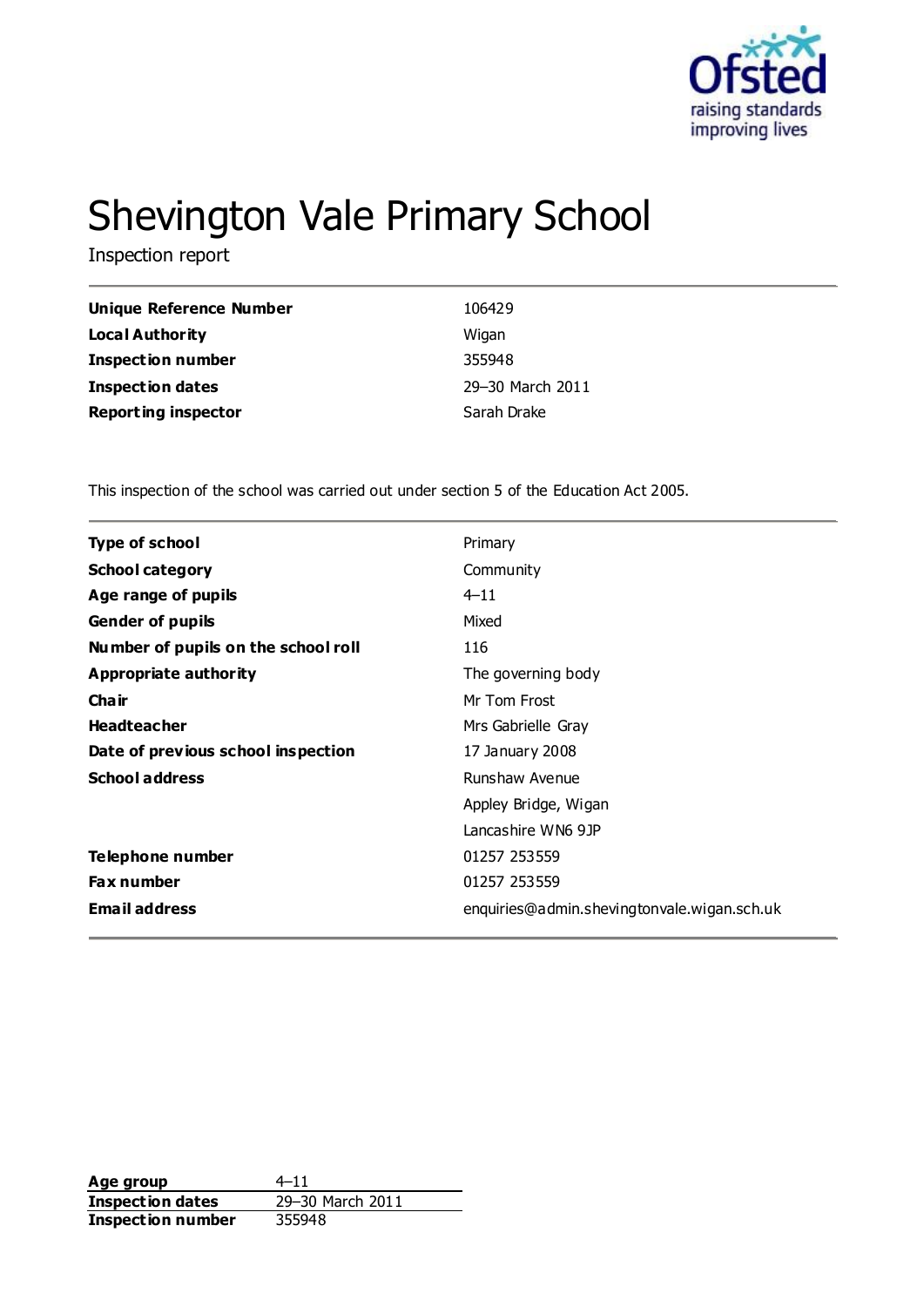The Office for Standards in Education, Children's Services and Skills (Ofsted) regulates and inspects to achieve excellence in the care of children and young people, and in education and skills for learners of all ages. It regulates and inspects childcare and children's social care, and inspects the Children and Family Court Advisory Support Service (Cafcass), schools, colleges, initial teacher training, work-based learning and skills training, adult and community learning, and education and training in prisons and other secure establishments. It assesses council children's services, and inspects services for looked after children, safeguarding and child protection.

Further copies of this report are obtainable from the school. Under the Education Act 2005, the school must provide a copy of this report free of charge to certain categories of people. A charge not exceeding the full cost of reproduction may be made for any other copies supplied.

If you would like a copy of this document in a different format, such as large print or Braille, please telephone 0300 123 4234, or email **[enquiries@ofsted.gov.uk](mailto:enquiries@ofsted.gov.uk)**.

You may copy all or parts of this document for non-commercial educational purposes, as long as you give details of the source and date of publication and do not alter the documentation in any way.

To receive regular email alerts about new publications, including survey reports and school inspection reports, please visit our website and go to 'Subscribe'.

Royal Exchange Buildings St Ann's Square Manchester M2 7LA T: 0300 123 4234 Textphone: 0161 618 8524 E: **[enquiries@ofsted.gov.uk](mailto:enquiries@ofsted.gov.uk)**

W: **[www.ofsted.gov.uk](http://www.ofsted.gov.uk/)**

© Crown copyright 2011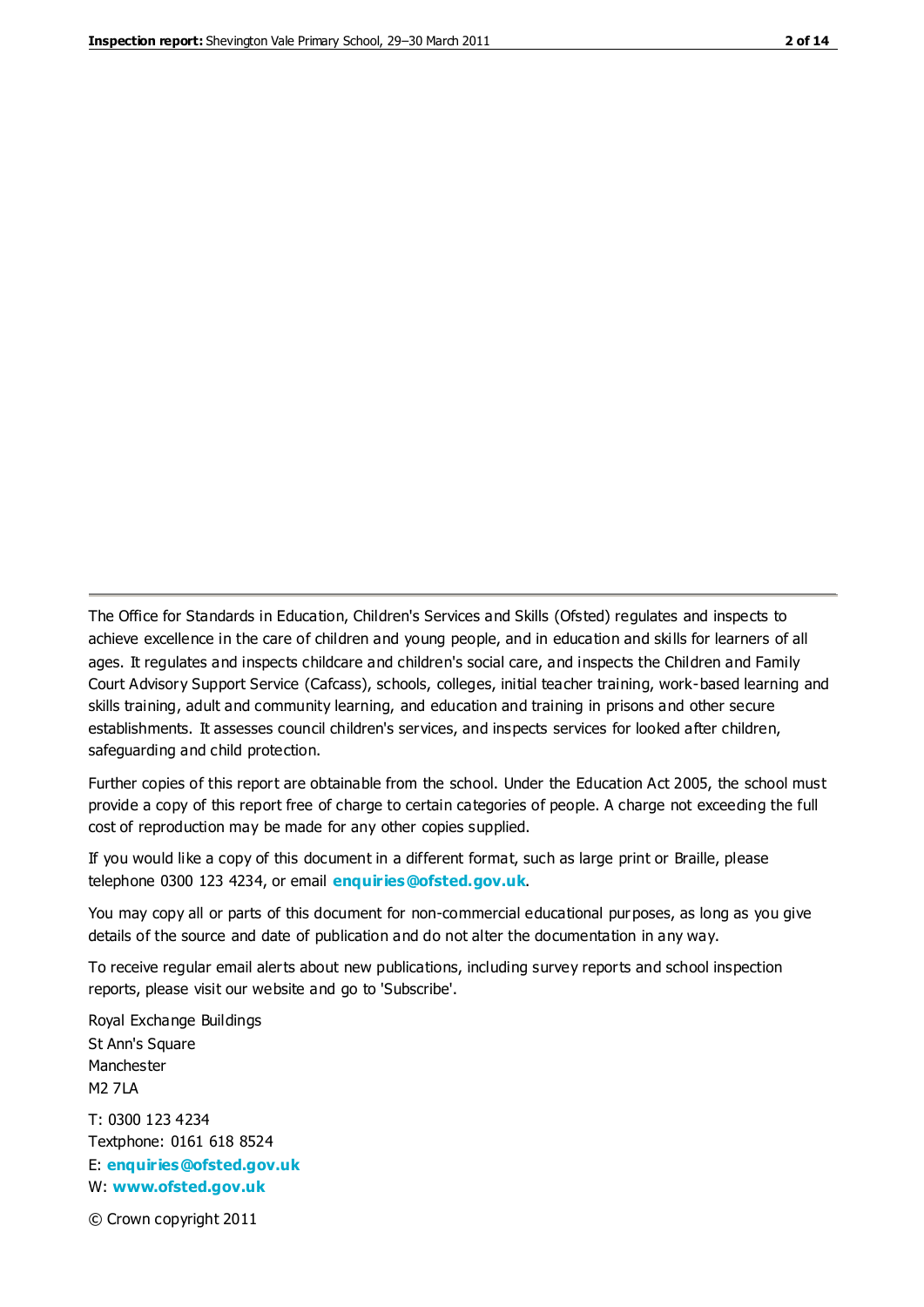# **Introduction**

This inspection was carried out by two additional inspectors. They observed nine lessons taught by seven different teachers. The inspectors held meetings with two members of the governing body, members of staff and two groups of pupils. They observed the school's work and looked at documentation relating to pupils' attainment and progress, and to school management including safeguarding. The inspectors also took into account the questionnaire responses of 63 pupils, 22 staff, and 43 parents and carers.

- $\blacksquare$  The rate of progress made by different groups of pupils throughout the school, with a particular emphasis on writing.
- The quality of teaching and use of assessment to determine whether they are sufficiently strong to enable pupils of all ages and abilities to make good progress.
- The success of the newly-established leadership at all levels in driving forward school improvement.

## **Information about the school**

Shevington Vale is smaller than the average size primary school. It is situated in the centre of a residential estate with a stable population. The vast majority of pupils are White British and no current pupil speaks English as an additional language. The proportion of pupils known to be eligible to receive a free school meal is well below average. A below average proportion have special educational needs and/or disabilities but the proportion with a statement of special educational needs is average. The school's Healthy School award was renewed in 2010. In February 2011 it was re-accredited to hold Wigan's Quality Standard for the Early Years Foundation Stage. The school also holds the Eco School bronze award and the Activemark for physical education.

Since the previous inspection the school has experienced a long period of unsettled leadership culminating, in September 2010, with the redundancy of the post of headteacher. Since then the school has begun to work in informal collaboration with another local school, with which it shares an executive headteacher. She works for half the week in each school. The deputy headteacher now also holds the role of head of learning and shares the leadership with the executive headteacher.

A private provider offers childcare on site for children aged from two years to four years. A before- and after-school club also operates on site. These settings did not form part of this inspection but reports of their quality can be found on the Ofsted website.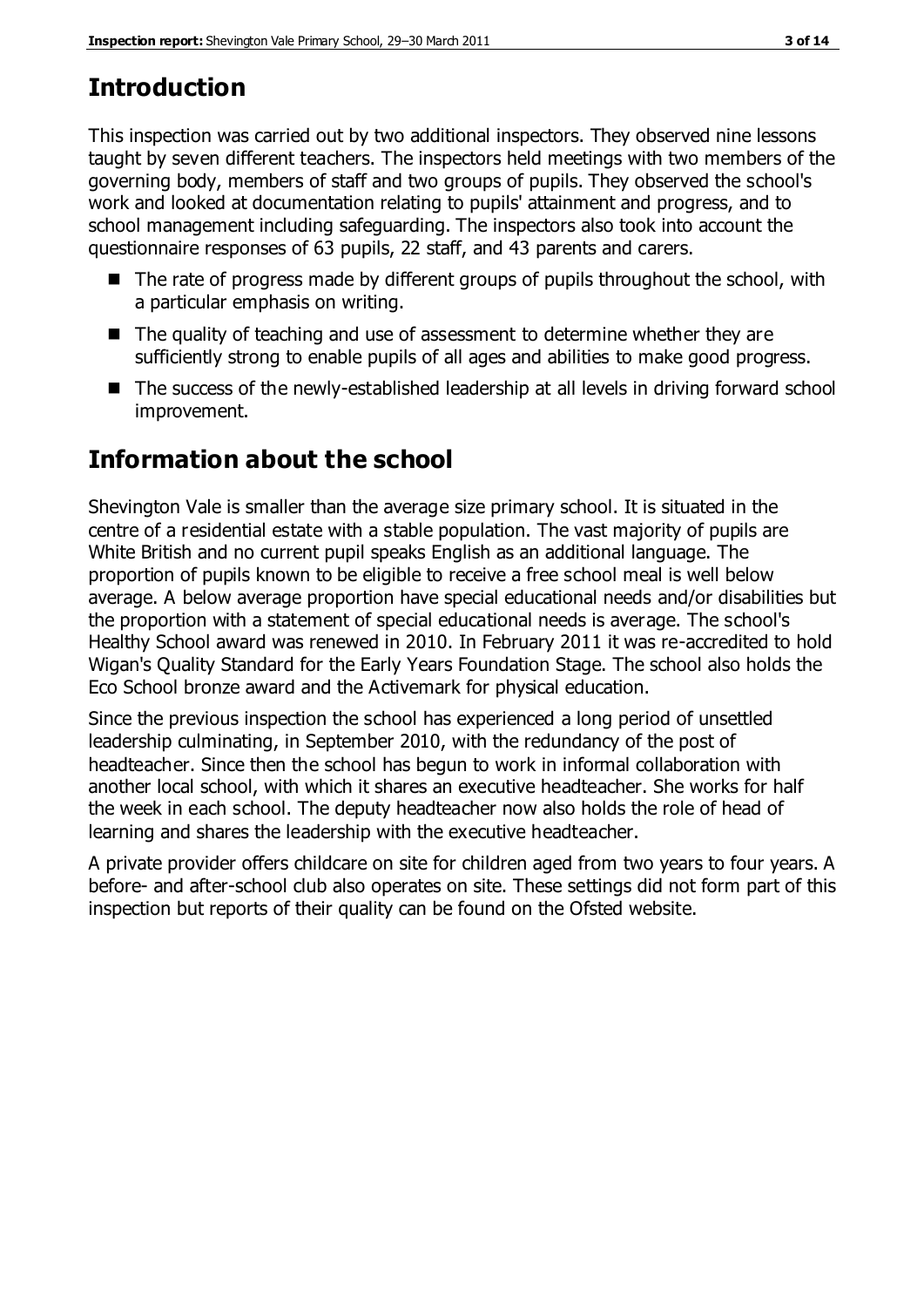# **Inspection judgements**

| Overall effectiveness: how good is the school? |  |
|------------------------------------------------|--|
|------------------------------------------------|--|

#### **The school's capacity for sustained improvement 2**

#### **Main findings**

This is a satisfactory school which pupils describe as, 'fun, friendly, caring and like a big family'. After a prolonged, unsettled period, there is now a very clear sense of direction as well as renewed vigour and confidence among staff. This is due to dynamic, good quality leadership from the executive headteacher and deputy headteacher which skilfully balances rigorous monitoring and accurate evaluation of the school's provision with encouragement and well-directed professional development. Staff are wholehearted in their praise of the new senior leadership team. Members of the governing body are delighted that their determined actions to resolve previous difficulties are bearing fruit. Improvements over the past 18 months in, for example, the curriculum, the tracking of pupils' progress, the use of information and communication technology (ICT) and pupils' behaviour confirm the school's good capacity to improve further.

The majority of children join the Reception class with the skills expected for their age. They achieve well so that a large majority each year join Year 1 with skills above those expected for their age. Elsewhere in the school, progress has been uneven since the last inspection but there are clear signs of improvement. Pupils are now making satisfactory progress. Attainment levels at the end of Year 6 are usually above average. The school is well aware that there is room for pupils to make better progress than this. Teachers now have good quality information about the levels pupils are working at and are using this increasingly well when planning activities. However, there remain inconsistencies in how well lessons are adapted to offer suitable challenge for those of different ability and in how well marking provides guidance to pupils about how to improve their work.

The school provides a happy, relaxed learning environment in which pupils feel nurtured, listened to and behave well. The innovative curriculum brings learning to life for pupils who, consequently, are full of enthusiasm each day. Attendance levels are high. Pupils' good quality artwork, ranging from watercolours of the Lake District to bright collages of Tudor tournament tents, enhances the accommodation. Pupils have used their expertise in ICT to provide guidance manuals for other schools in the local authority and to teach their parents and carers how to use the virtual learning network. Good quality relationships are a hallmark of the school.

Up to 40% of the schools whose overall effectiveness is judged satisfactory may receive a monitoring visit by an Ofsted inspector before their next section 5 inspection.

#### **What does the school need to do to improve further?**

- Increase the rate of pupils' progress from Year 1 to Year 6, by:
	- $-$  ensuring that the teaching consistently provides pupils, particularly the more able, with the right level of challenge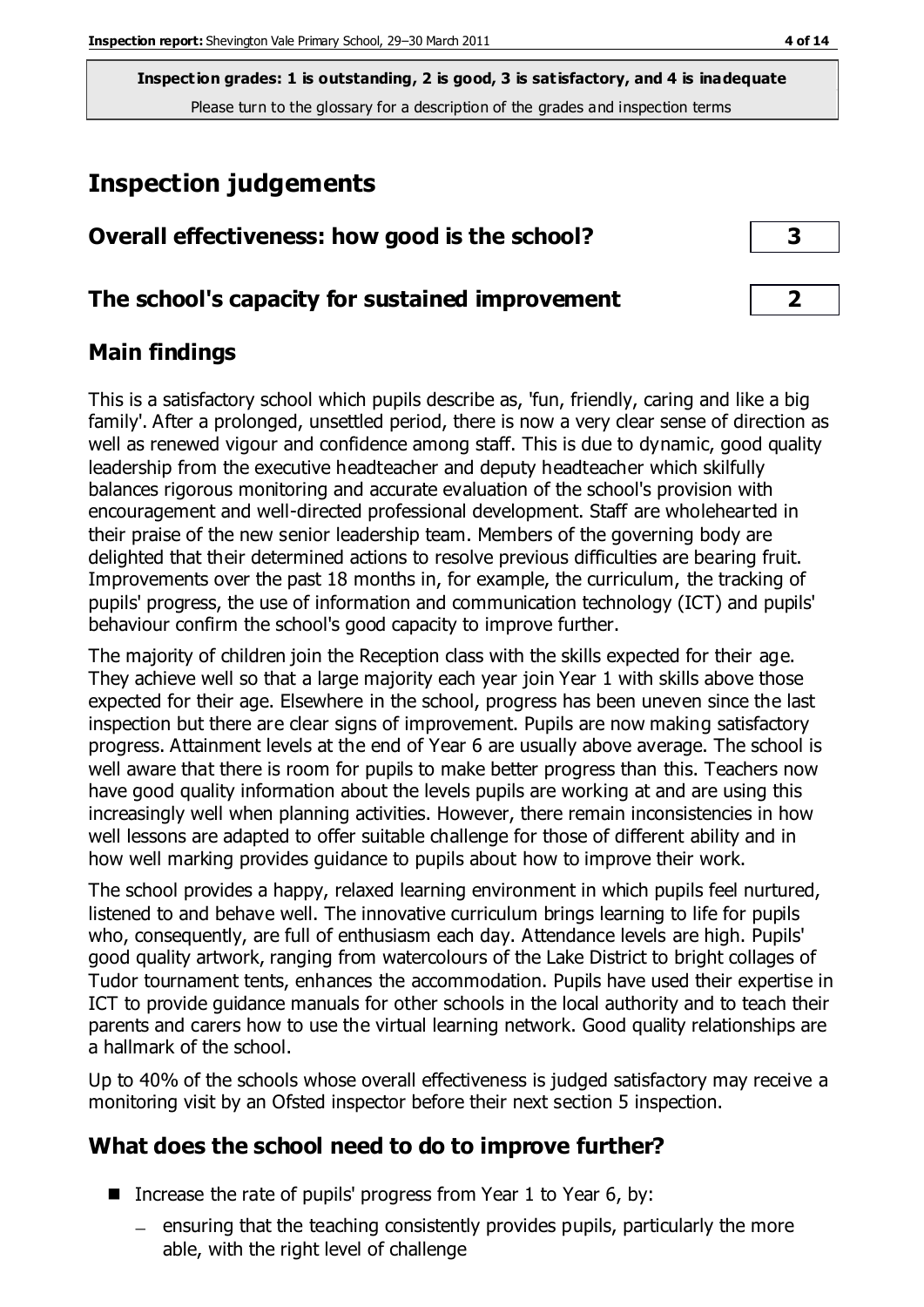- increasing the opportunities for pupils to make decisions and learn independently
- providing marking that consistently makes clear to pupils the strengths of their work and what they need to concentrate on next to improve it.

#### **Outcomes for individuals and groups of pupils 3**

Pupils, parents and carers agree that the very large majority of pupils enjoy school. They settle well at the start of lessons and most take pride in the presentation of their work. They generally listen well to their teachers, have good recall of their prior learning and know what their targets are, although they are not always clear about how to reach them. From a very positive response to the inspection questionnaire, pupils were least positive about their understanding of how well they are doing at school. Pupils are willing learners but, without direct adult input, they are inclined to chatter with their friends rather than sustain their concentration on the work in hand. All groups of pupils, including those with special educational needs and/or disabilities, make similar, satisfactory progress in English and mathematics. The progress of Year 6 pupils this year has been strongest in writing, which is a particular focus of school improvement planning. Overall levels of achievement are satisfactory.

Pupils are unfailingly polite to adults and very supportive of each other, particularly of those who are more vulnerable. Their involvement in developing 'class plans', newly introduced this year, is proving very effective in improving behaviour and helping those who find self-discipline more difficult, to control their moods. Pupils feel safe in school, confident that adults will listen to their concerns, and have a good understanding of how to keep safe, for example, when using the internet. They are keen participants in physical activities and interested in eating healthily, as demonstrated by Key Stage 2 pupils' recent successful enterprise activity to create and market healthy lunch-boxes. Pupils carry out well their responsibilities, such as school councillors, and develop good quality skills of cooperation. With their well-developed basic skills, very regular attendance and positive attitudes to learning, they are well equipped to contribute effectively to their future wellbeing.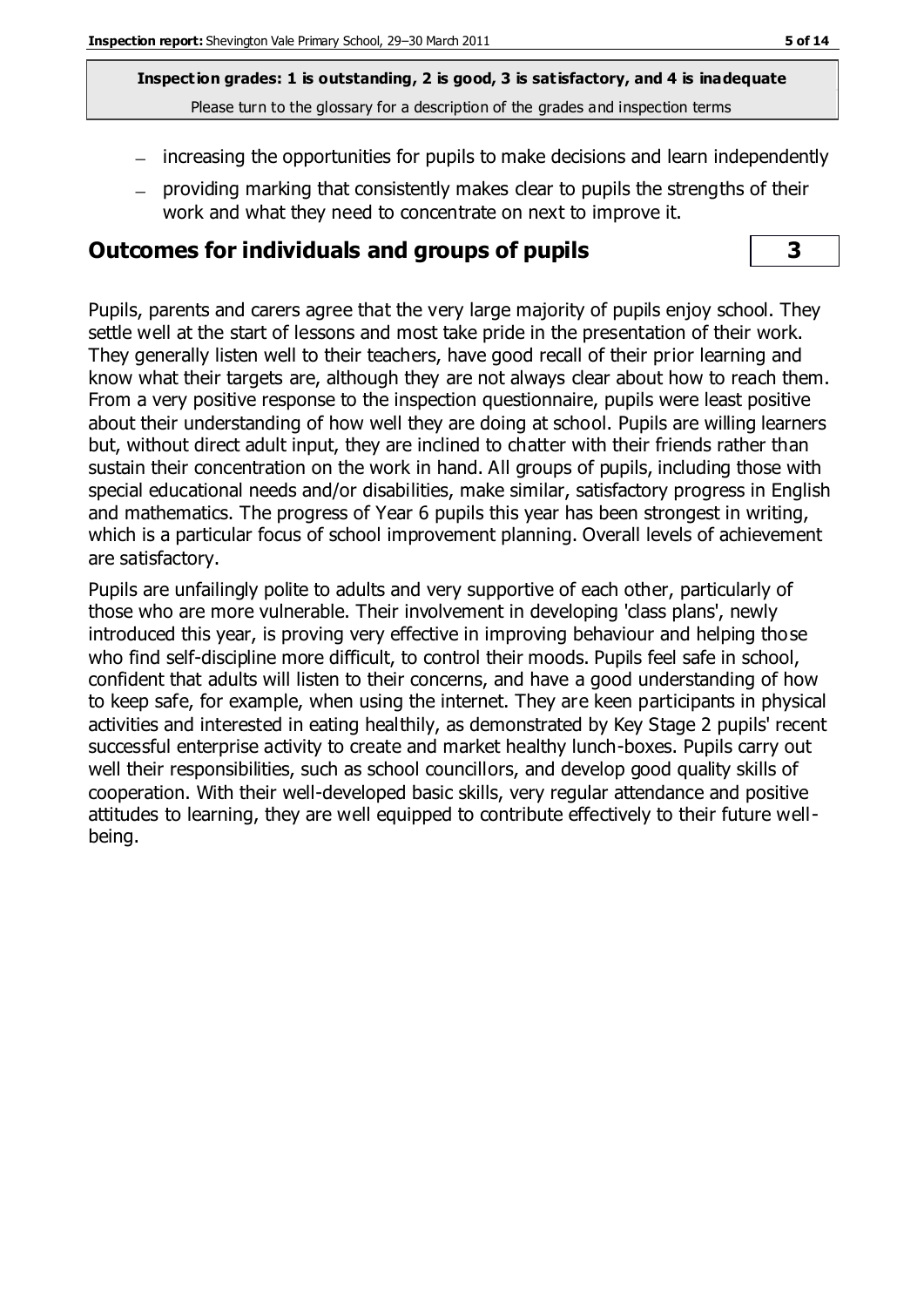# **Inspection grades: 1 is outstanding, 2 is good, 3 is satisfactory, and 4 is inadequate**

Please turn to the glossary for a description of the grades and inspection terms

These are the grades for pupils' outcomes

| Pupils' achievement and the extent to which they enjoy their learning                                                     | 3            |
|---------------------------------------------------------------------------------------------------------------------------|--------------|
| Taking into account:<br>Pupils' attainment <sup>1</sup>                                                                   | 2            |
| The quality of pupils' learning and their progress                                                                        | 3            |
| The quality of learning for pupils with special educational needs and/or disabilities<br>and their progress               | 3            |
| The extent to which pupils feel safe                                                                                      | $\mathbf{2}$ |
| Pupils' behaviour                                                                                                         |              |
| The extent to which pupils adopt healthy lifestyles                                                                       | 2            |
| The extent to which pupils contribute to the school and wider community                                                   |              |
| The extent to which pupils develop workplace and other skills that will contribute to<br>their future economic well-being |              |
| Taking into account:                                                                                                      |              |
| Pupils' attendance <sup>1</sup>                                                                                           |              |
| The extent of pupils' spiritual, moral, social and cultural development                                                   | 2            |

<sup>1</sup> The grades for attainment and attendance are: 1 is high; 2 is above average; 3 is broadly average; and 4 is low

#### **How effective is the provision?**

Improvements to the curriculum, for which all staff have been responsible, underpin pupils' enjoyment of school. The thoughtful choice of topics with careful reference to the development of pupils' skills in literacy, numeracy, ICT and personal development creates exciting opportunities for learning. For example, the Asiamania topic for Years 3 and 4 incorporated work about other cultures, music, countries and climates, as well as the tasting of exotic fruits to inspire written work and high-quality observational drawings. In Key Stage 1, an ICT program about making the right choices accompanied pupils' report writing about a supposed robbery in the classroom, while in Year 5 pupils' persuasive writing hinged on their ambition to secure the real-life opportunity to make a presentation on local radio.

In lessons, teachers generally demonstrate good subject knowledge and make suitable use of subject-specific language. Good classroom management and use of ICT help to sustain pupils' concentration, and teaching assistants provide effective, discrete support for those who find learning more difficult. Some lessons move at a very well-judged pace, providing good challenge and independence for the quickest learners while offering support and extra clarity for other pupils. In other lessons, teachers do too much of the talking, allowing few opportunities for pupils to share their ideas with each other or to decide for themselves what skills they need to use. Teachers do not always make clear enough their expectations of different groups. Sometimes tasks are too simple and, even if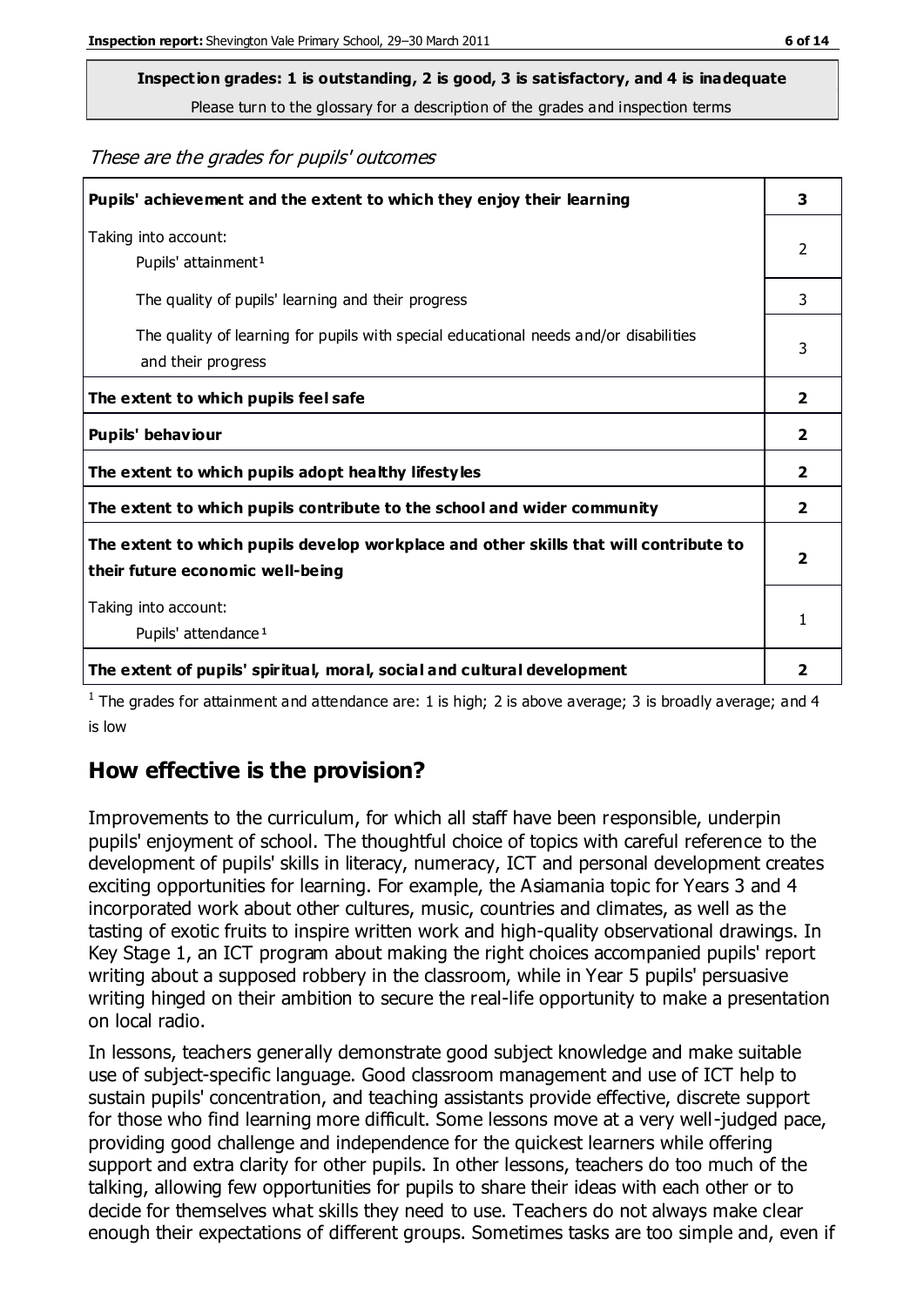extension work is prepared, teachers do not ensure that pupils move on to this as swiftly as they could. Pupils' books clearly show that teachers' marking has increased in its usefulness over the current year. However, it does not yet always identify with sufficient precision the teachers' reasons for praising the pupils' work, or with enough clarity the next steps they should take.

Good quality care, guidance and support mean that all pupils, including the most vulnerable, flourish at this school. Close working with outside agencies, parents and carers, as well as careful record-keeping, regular reviews and well-targeted extra support, enables pupils with special educational needs and/or disabilities to enjoy school and make similar progress to their peers. Good transition arrangements ease pupils' move on to high school and from one year group to the next. Good quality relationships mean that break times are usually happy, although pupils do not always have enough resources to support their play, especially during the long lunch break.

These are the grades for the quality of provision

| The quality of teaching                                                                                    |  |
|------------------------------------------------------------------------------------------------------------|--|
| Taking into account:<br>The use of assessment to support learning                                          |  |
| The extent to which the curriculum meets pupils' needs, including, where relevant,<br>through partnerships |  |
| The effectiveness of care, guidance and support                                                            |  |

#### **How effective are leadership and management?**

The complementary skills of the executive headteacher and deputy headteacher are moving the school forward at a good and sustainable rate. The school improvement plan provides the bedrock for discussion at weekly staff meetings and for the clear programme of assessment, moderation, evaluation and review. Class teachers say that in spring 2010, following a rigorous analysis of pupils' progress, they were shocked to discover how much this had slowed. Now they speak of the transformation brought about by the clarity of available information and the regular progress meetings with senior leaders which lead to swift actions to support those in danger of underachieving. While there remain inconsistencies, the quality of teaching has improved due to good access to professional development and internal support. The staff remained very loyal to the pupils during a difficult period; they now feel empowered to hone their own skills in order to provide them with an increasingly good quality of education. The role of subject leaders has been refined and developed so that they are taking increasing responsibility for the provision and progress made in their areas.

Staffing upheaval and financial uncertainty have claimed the full attention of the governing body over a number of years. Members fulfil their duties satisfactorily, have a suitable range of skills to help drive forward improvement and are beginning to hold the school to account for pupils' progress. They ensure that safeguarding arrangements, including the recruitment of staff and procedures to promote health and safety, are of good quality. Similarly, staff's good knowledge of individual pupil needs, appropriate provision and the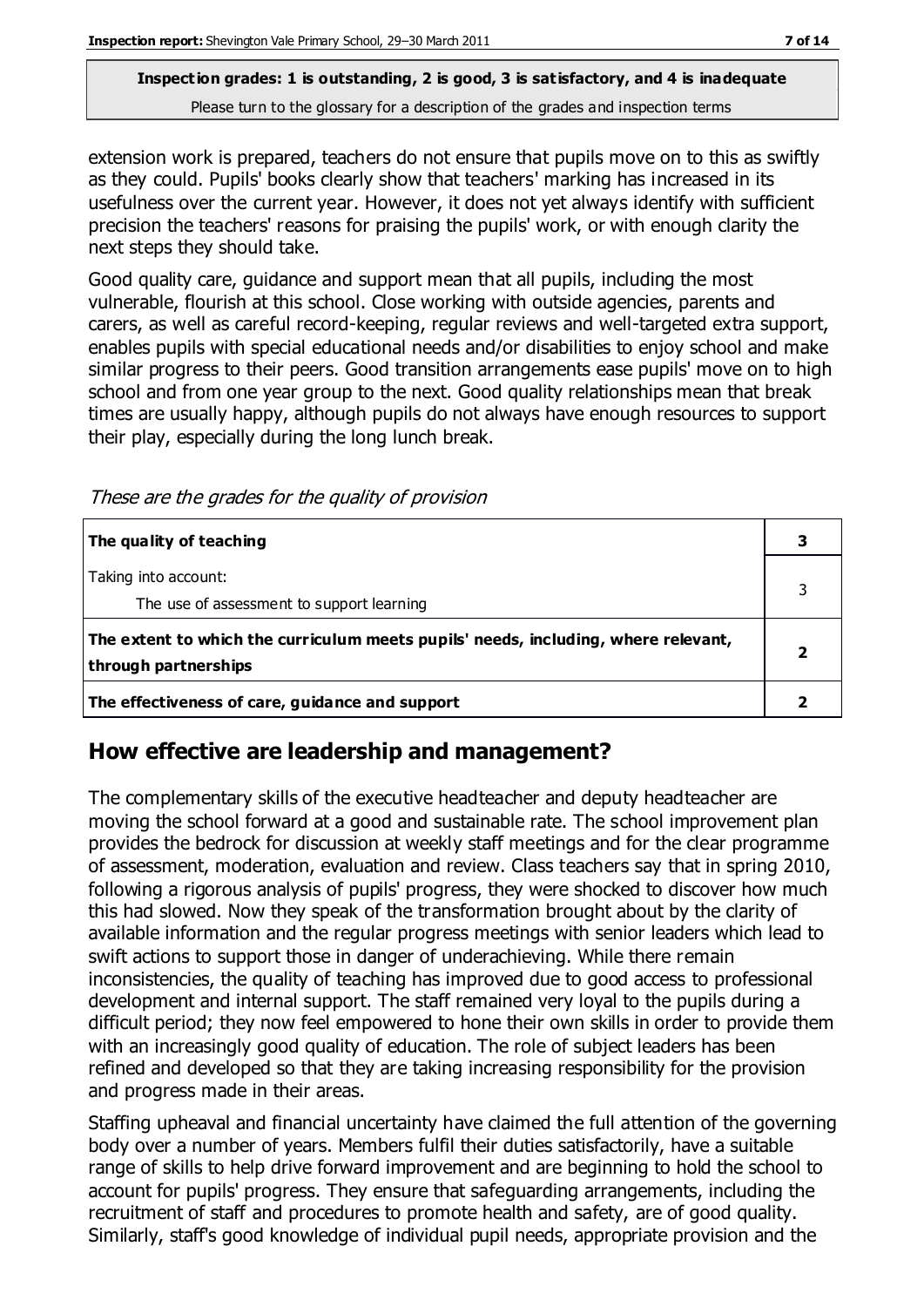school's highly inclusive atmosphere successfully promote equality of opportunity. The school operates as a strongly cohesive community with good links through videoconferencing with, for example, a multi-ethnic school in America, but it offers pupils fewer opportunities to develop an understanding of those who have different experiences of life in the United Kingdom. Good partnerships with parents, carers and a wide range of local groups enhance the provision for pupils, making a strong contribution to their enjoyment of learning.

These are the grades for leadership and management

| The effectiveness of leadership and management in embedding ambition and driving<br><i>improvement</i>                                                           | 2 |
|------------------------------------------------------------------------------------------------------------------------------------------------------------------|---|
| Taking into account:<br>The leadership and management of teaching and learning                                                                                   | 2 |
| The effectiveness of the governing body in challenging and supporting the<br>school so that weaknesses are tackled decisively and statutory responsibilities met | 3 |
| The effectiveness of the school's engagement with parents and carers                                                                                             | 2 |
| The effectiveness of partnerships in promoting learning and well-being                                                                                           | 2 |
| The effectiveness with which the school promotes equality of opportunity and tackles<br>discrimination                                                           | 2 |
| The effectiveness of safeguarding procedures                                                                                                                     | 2 |
| The effectiveness with which the school promotes community cohesion                                                                                              | 3 |
| The effectiveness with which the school deploys resources to achieve value for money                                                                             | 3 |

#### **Early Years Foundation Stage**

Children settle very happily in Reception due to the good arrangements to help them, and their parents and carers, to familiarise themselves with the school before they join. The vibrant, well-organised classroom entices them to experiment and explore so that they quickly become independent learners who concentrate well on self-chosen, as well as adult-led, activities. Children thoroughly enjoy their learning, as exemplified by one who first thing in the morning chose to complete a jigsaw while quietly chanting to himself a repetitive rhyme about the runaway gingerbread man, learnt the day before. All areas of learning are promoted outdoors as well as inside although, due to its shape and entirely hard surface, the area is not ideal. Good relationships abound and the children demonstrate mature negotiation skills as they collaborate over a game or take turns to use the interactive whiteboard. The strong focus on developing writing skills, an area of relative weakness when children join the school, means that the room is full of children's emergent writing, including recounts of their recent antics for Red Nose day. The adults are adept at extending children's learning through open questioning. They also involve children in discussion about the written observations that they make of their developing skills, further promoting their understanding that writing has a purpose. Children enjoy admiring the past work kept in their learning journals, and staff share these with parents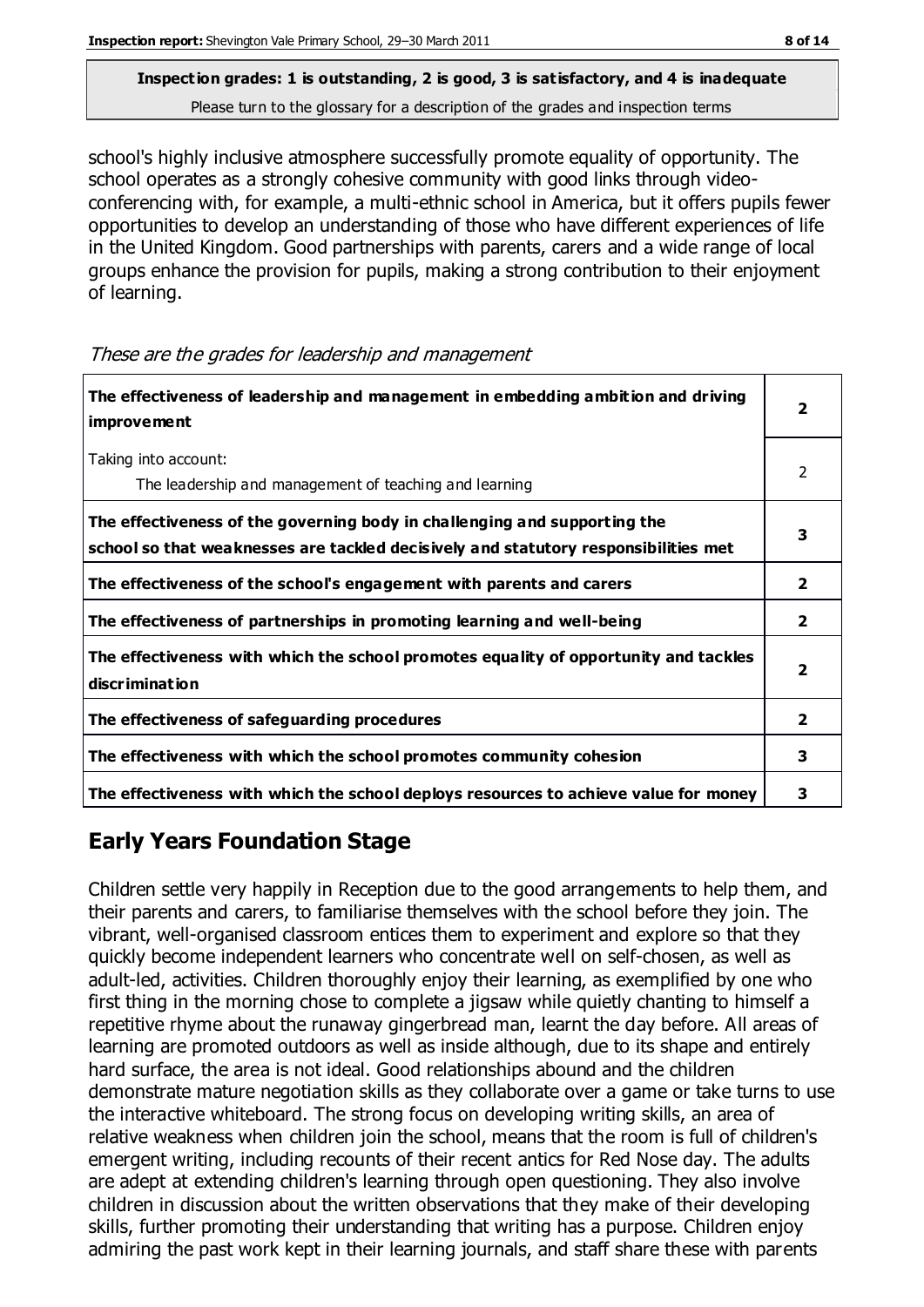**Inspection grades: 1 is outstanding, 2 is good, 3 is satisfactory, and 4 is inadequate**

Please turn to the glossary for a description of the grades and inspection terms

and carers at progress meetings to agree targets that school and home can work on together. Strong teamwork among the staff, extremely detailed planning and knowledgeable, dedicated leadership ensure that all children thrive in Reception and make good progress.

These are the grades for the Early Years Foundation Stage

| <b>Overall effectiveness of the Early Years Foundation Stage</b>                      |  |
|---------------------------------------------------------------------------------------|--|
| Taking into account:<br>Outcomes for children in the Early Years Foundation Stage     |  |
| The quality of provision in the Early Years Foundation Stage                          |  |
| The effectiveness of leadership and management of the Early Years Foundation<br>Stage |  |

#### **Views of parents and carers**

Most parents and carers express very positive views of the school. They particularly praise the support that staff give to the more vulnerable and the improvements they have seen over recent months. A small number are unhappy about mixed-age classes and their experience of difficulties of communication with teachers and school leaders. Others feel that their children are not making enough progress or helped sufficiently to lead healthy lifestyles. Inspectors shared the views with the school's leaders. Pupils make satisfactory progress and show a good understanding of how to live healthily. The school shows good signs of improvement. It offers parents and carers regular formal opportunities to discuss their children's progress: parents and carers were seen talking freely with staff during the inspection.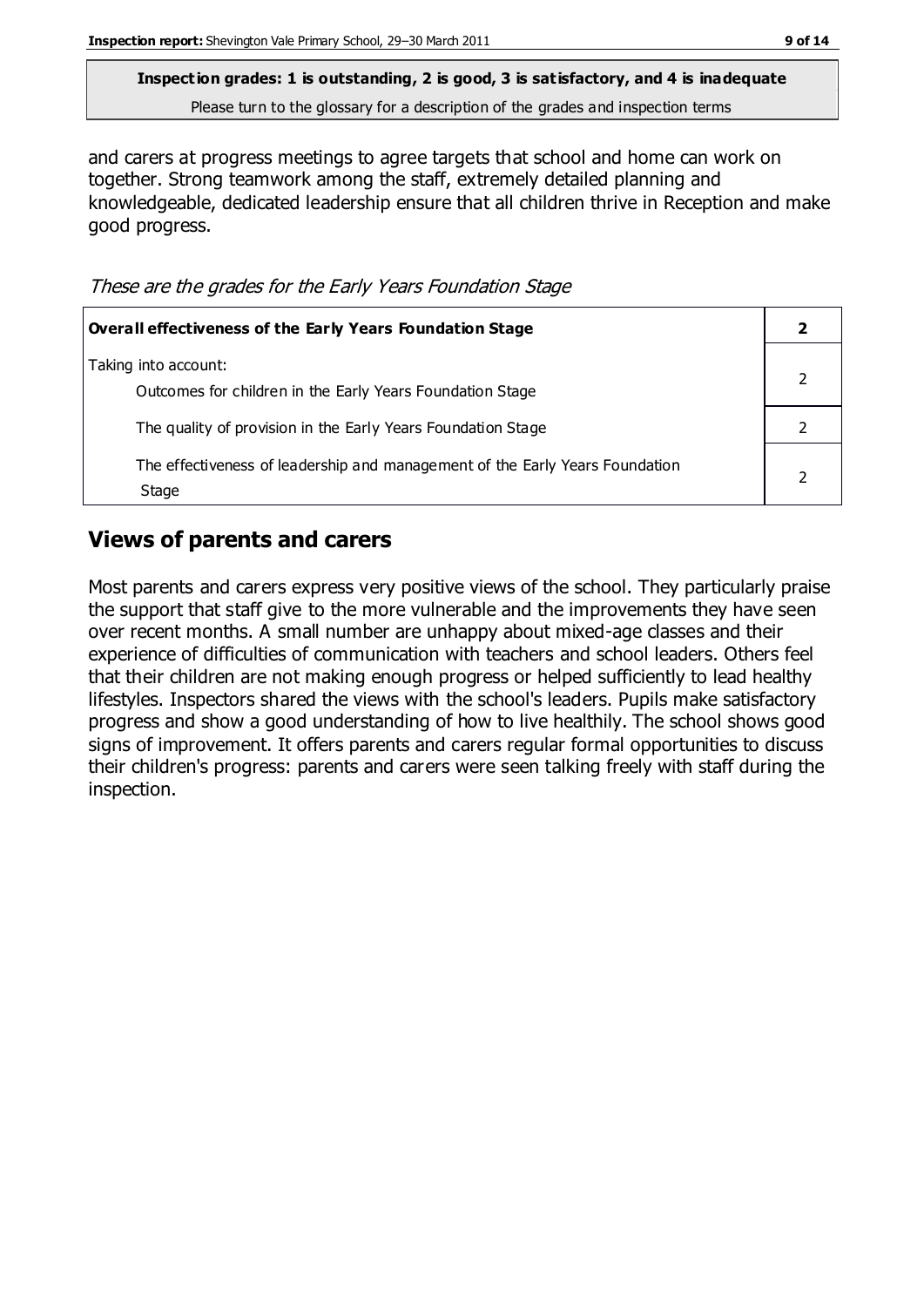#### **Responses from parents and carers to Ofsted's questionnaire**

Ofsted invited all the registered parents and carers of pupils registered at Shevington Vale Primary School to complete a questionnaire about their views of the school.

In the questionnaire, parents and carers were asked to record how strongly they agreed with 13 statements about the school.

The inspection team received 43 completed questionnaires by the end of the on-site inspection. In total, there are 117 pupils registered at the school.

| <b>Statements</b>                                                                                                                                                                                                                                       | <b>Strongly</b><br>agree |               | Agree        | <b>Disagree</b> |                | <b>Strongly</b><br>disagree |              |                |
|---------------------------------------------------------------------------------------------------------------------------------------------------------------------------------------------------------------------------------------------------------|--------------------------|---------------|--------------|-----------------|----------------|-----------------------------|--------------|----------------|
|                                                                                                                                                                                                                                                         | <b>Total</b>             | $\frac{0}{0}$ | <b>Total</b> | $\frac{1}{2}$   | <b>Total</b>   | $\frac{1}{2}$               | <b>Total</b> | %              |
| My child enjoys school                                                                                                                                                                                                                                  | 23                       | 53            | 18           | 42              | $\mathbf{1}$   | $\overline{2}$              | 0            | $\mathbf 0$    |
| The school keeps my child<br>safe                                                                                                                                                                                                                       | 24                       | 56            | 17           | 40              | $\mathbf{1}$   | $\overline{2}$              | 0            | $\mathbf 0$    |
| My school informs me about<br>my child's progress                                                                                                                                                                                                       | 15                       | 35            | 24           | 56              | 3              | 7                           | $\mathbf 0$  | $\mathbf 0$    |
| My child is making enough<br>progress at this school                                                                                                                                                                                                    | 17                       | 40            | 20           | 47              | 5              | 12                          | $\mathbf 0$  | $\mathbf 0$    |
| The teaching is good at this<br>school                                                                                                                                                                                                                  | 19                       | 44            | 21           | 49              | $\overline{2}$ | 5                           | $\mathbf 0$  | $\mathbf 0$    |
| The school helps me to<br>support my child's learning                                                                                                                                                                                                   | 17                       | 40            | 20           | 47              | 4              | 9                           | $\mathbf 0$  | $\mathbf 0$    |
| The school helps my child to<br>have a healthy lifestyle                                                                                                                                                                                                | 20                       | 47            | 17           | 40              | 5              | 12                          | 1            | $\overline{2}$ |
| The school makes sure that<br>my child is well prepared for<br>the future (for example<br>changing year group,<br>changing school, and for<br>children who are finishing<br>school, entering further or<br>higher education, or entering<br>employment) | 12                       | 28            | 22           | 51              | $\overline{2}$ | 5                           | $\mathbf 0$  | $\mathbf 0$    |
| The school meets my child's<br>particular needs                                                                                                                                                                                                         | 15                       | 35            | 21           | 49              | $\overline{2}$ | 5                           | $\mathbf{1}$ | $\overline{2}$ |
| The school deals effectively<br>with unacceptable behaviour                                                                                                                                                                                             | 11                       | 26            | 30           | 70              | 0              | 0                           | $\mathbf{1}$ | $\overline{2}$ |
| The school takes account of<br>my suggestions and concerns                                                                                                                                                                                              | 13                       | 30            | 21           | 49              | 3              | $\overline{7}$              | 2            | 5              |
| The school is led and<br>managed effectively                                                                                                                                                                                                            | 14                       | 33            | 25           | 58              | $\mathbf{1}$   | $\overline{2}$              | $\mathbf{1}$ | $\overline{2}$ |
| Overall, I am happy with my<br>child's experience at this<br>school                                                                                                                                                                                     | 21                       | 49            | 19           | 44              | $\mathbf{1}$   | $\overline{2}$              | $\mathbf{1}$ | $\overline{2}$ |

The table above summarises the responses that parents and carers made to each statement. The percentages indicate the proportion of parents and carers giving that response out of the total number of completed questionnaires. Where one or more parents and carers chose not to answer a particular question, the percentages will not add up to 100%.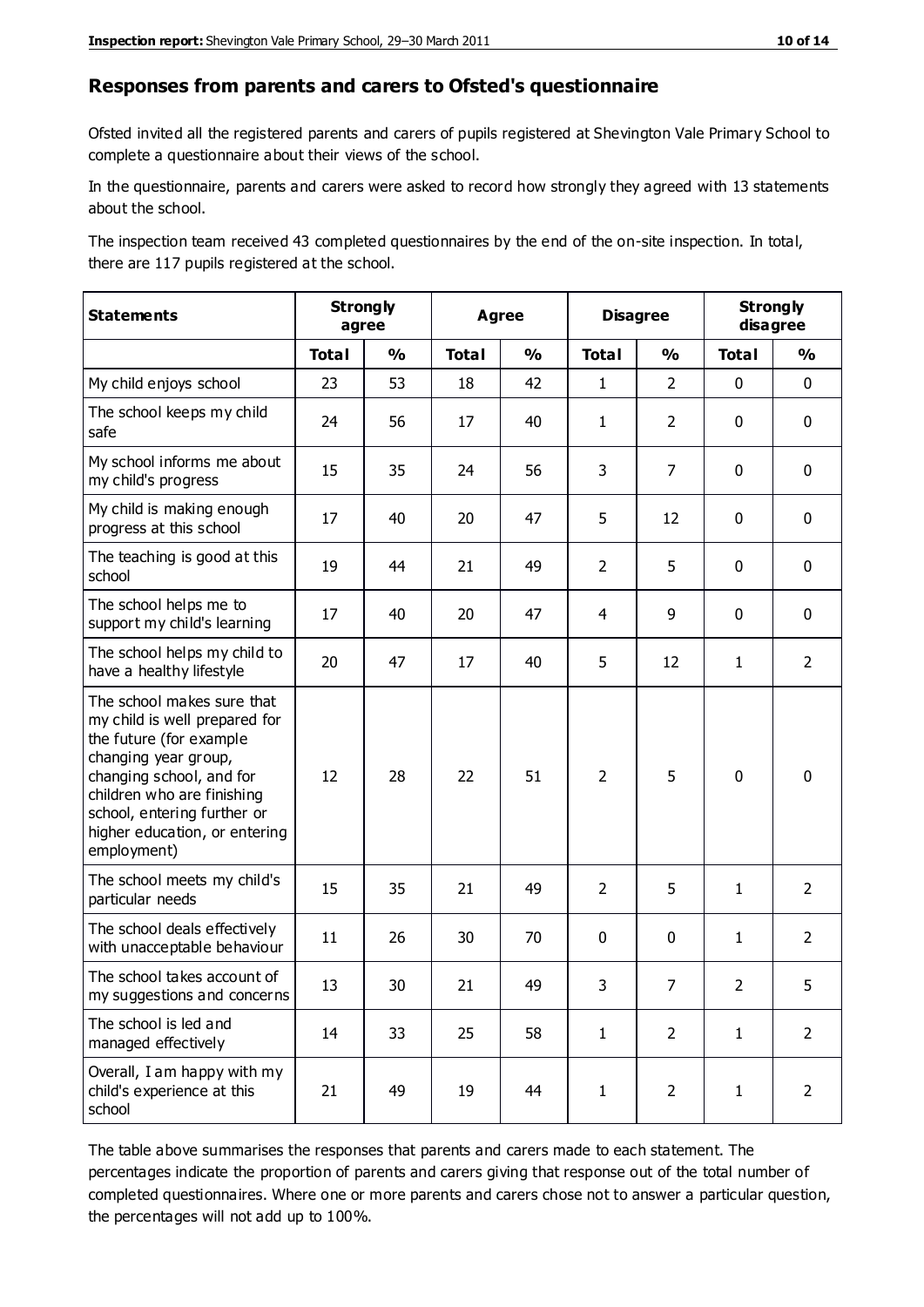## **Glossary**

| Grade   | <b>Judgement</b> | <b>Description</b>                                                                                                                                                                                                            |
|---------|------------------|-------------------------------------------------------------------------------------------------------------------------------------------------------------------------------------------------------------------------------|
| Grade 1 | Outstanding      | These features are highly effective. An outstanding school<br>provides exceptionally well for all its pupils' needs.                                                                                                          |
| Grade 2 | Good             | These are very positive features of a school. A school that<br>is good is serving its pupils well.                                                                                                                            |
| Grade 3 | Satisfactory     | These features are of reasonable quality. A satisfactory<br>school is providing adequately for its pupils.                                                                                                                    |
| Grade 4 | Inadequate       | These features are not of an acceptable standard. An<br>inadequate school needs to make significant improvement<br>in order to meet the needs of its pupils. Ofsted inspectors<br>will make further visits until it improves. |

#### **What inspection judgements mean**

#### **Overall effectiveness of schools**

|                       | Overall effectiveness judgement (percentage of schools) |      |                     |                   |
|-----------------------|---------------------------------------------------------|------|---------------------|-------------------|
| <b>Type of school</b> | <b>Outstanding</b>                                      | Good | <b>Satisfactory</b> | <b>Inadequate</b> |
| Nursery schools       | 59                                                      | 35   | 3                   | 3                 |
| Primary schools       | 9                                                       | 44   | 39                  | 7                 |
| Secondary schools     | 13                                                      | 36   | 41                  | 11                |
| Sixth forms           | 15                                                      | 39   | 43                  | 3                 |
| Special schools       | 35                                                      | 43   | 17                  | 5                 |
| Pupil referral units  | 21                                                      | 42   | 29                  | 9                 |
| All schools           | 13                                                      | 43   | 37                  | 8                 |

New school inspection arrangements were introduced on 1 September 2009. This means that inspectors now make some additional judgements that were not made previously.

The data in the table above are for the period 1 September 2009 to 31 August 2010 and are consistent with the latest published official statistics about maintained school inspec tion outcomes (see **[www.ofsted.gov.uk](http://www.ofsted.gov.uk/)**).

The sample of schools inspected during 2009/10 was not representative of all schools nationally, as weaker schools are inspected more frequently than good or outstanding schools.

Percentages are rounded and do not always add exactly to 100.

Sixth form figures reflect the judgements made for the overall effectiveness of the sixth form in secondary schools, special schools and pupil referral units.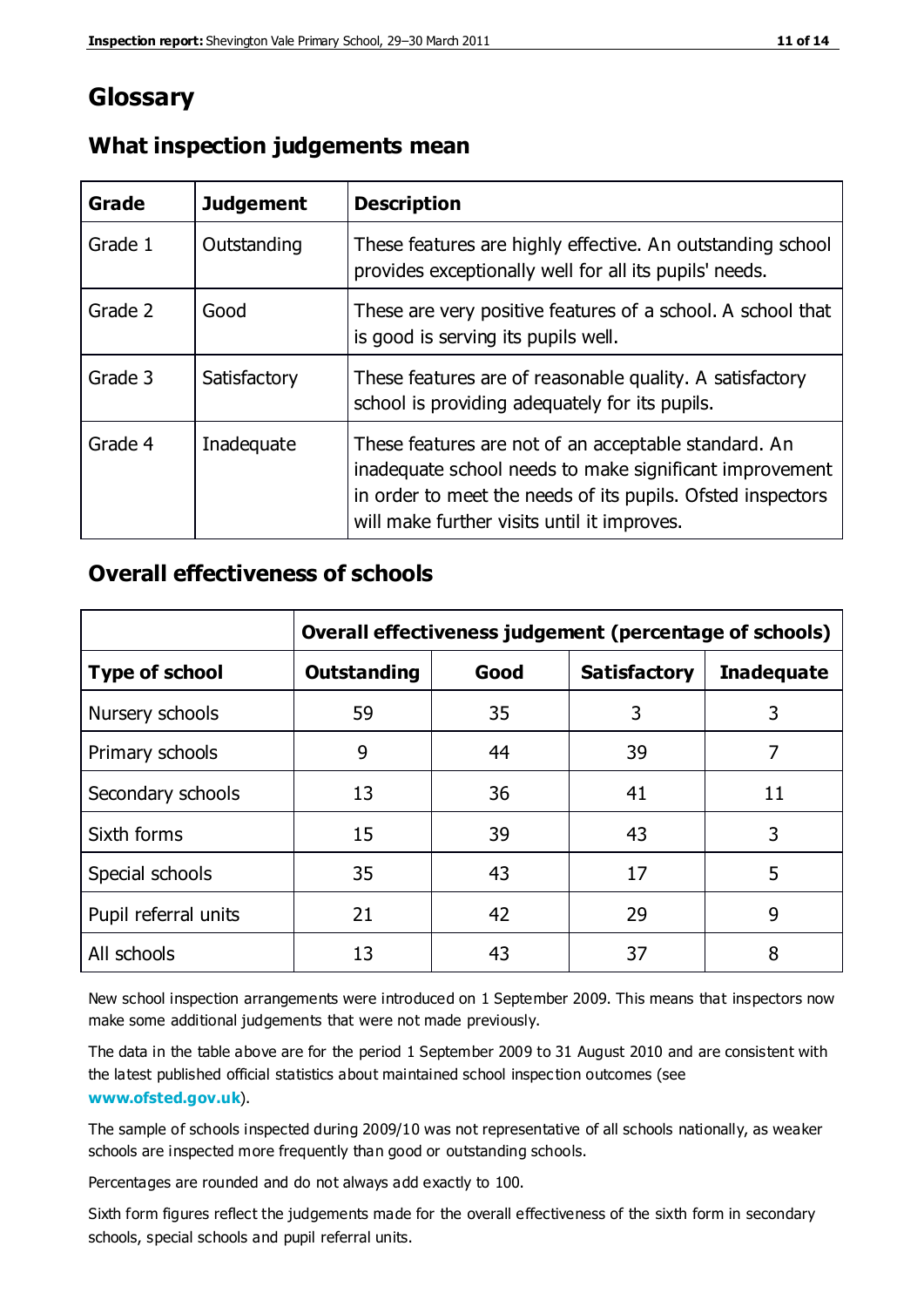# **Common terminology used by inspectors**

| Achievement:               | the progress and success of a pupil in their learning,<br>development or training.                                                                                                                                                          |  |  |
|----------------------------|---------------------------------------------------------------------------------------------------------------------------------------------------------------------------------------------------------------------------------------------|--|--|
| Attainment:                | the standard of the pupils' work shown by test and<br>examination results and in lessons.                                                                                                                                                   |  |  |
| Capacity to improve:       | the proven ability of the school to continue<br>improving. Inspectors base this judgement on what<br>the school has accomplished so far and on the quality<br>of its systems to maintain improvement.                                       |  |  |
| Leadership and management: | the contribution of all the staff with responsibilities,<br>not just the headteacher, to identifying priorities,<br>directing and motivating staff and running the school.                                                                  |  |  |
| Learning:                  | how well pupils acquire knowledge, develop their<br>understanding, learn and practise skills and are<br>developing their competence as learners.                                                                                            |  |  |
| Overall effectiveness:     | inspectors form a judgement on a school's overall<br>effectiveness based on the findings from their<br>inspection of the school. The following judgements,<br>in particular, influence what the overall effectiveness<br>judgement will be. |  |  |
|                            | The school's capacity for sustained<br>improvement.                                                                                                                                                                                         |  |  |
|                            | Outcomes for individuals and groups of pupils.                                                                                                                                                                                              |  |  |
|                            | The quality of teaching.                                                                                                                                                                                                                    |  |  |
|                            | The extent to which the curriculum meets<br>pupils' needs, including, where relevant,<br>through partnerships.                                                                                                                              |  |  |
|                            | The effectiveness of care, guidance and<br>support.                                                                                                                                                                                         |  |  |
| Progress:                  | the rate at which pupils are learning in lessons and<br>over longer periods of time. It is often measured by<br>comparing the pupils' attainment at the end of a key                                                                        |  |  |

stage with their attainment when they started.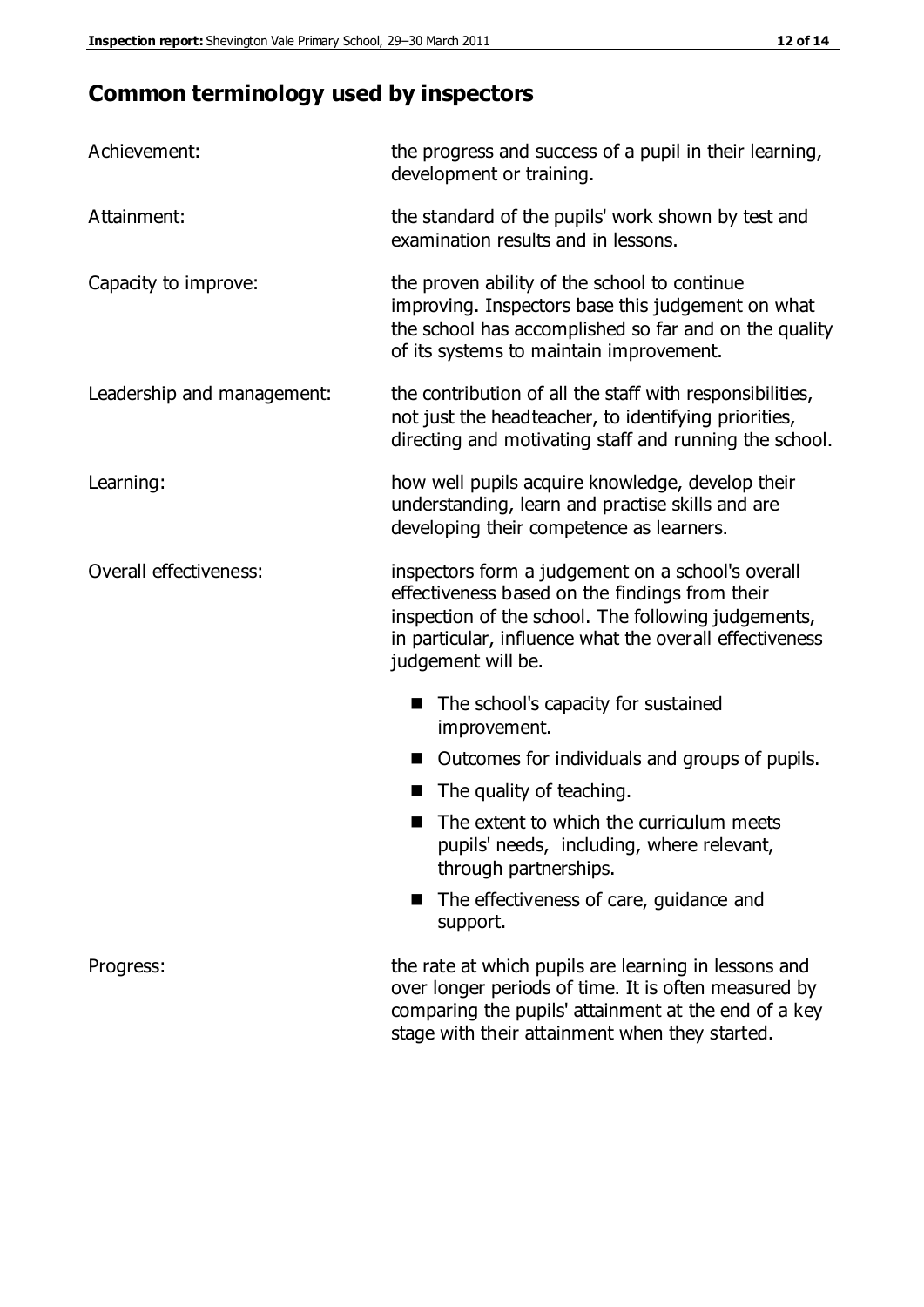#### **This letter is provided for the school, parents and carers to share with their children. It describes Ofsted's main findings from the inspection of their school.**

31 March 2011

#### Dear Pupils

#### **Inspection of Shevington Vale Primary School, Wigan, WN6 9JP**

Thank you for the warm welcome that you gave the inspectors when we visited your school recently. We enjoyed our time with you, particularly because you were so polite, well behaved and eager to speak with us. Talking with you helped us to understand what it is like to be a pupil at Shevington Vale.

At the moment the school is providing you with a satisfactory education but it is showing signs of good improvement. This is because the senior teachers have a clear idea of how improve things and make it easy for the other staff to put the ideas into practice. Children in Reception make good progress in their learning but the progress made by the rest of you is satisfactory. To help you make good progress in every year group, we have asked your teachers to make sure that they provide the right level of challenge for you all in lessons and encourage you to take more charge of your own learning. This means that you will have to do a bit more thinking for yourselves and also some of you will need to try not to chatter so much in lessons when you are meant to be concentrating on your work! We have also asked teachers to make their marking even more helpful to you.

We were very impressed by the quality of your artwork and also by your information and communication technology skills. We were also pleased to discover how keen you are on energetic activities, like the after-school dance class, and how sensible you are about keeping yourselves safe. Your enterprise activity about healthy lunchboxes sounded really interesting. In fact you are lucky that the adults provide you with so many exciting activities such as all the work pupils in Years 3 and 4 did for their Asiamania topic. You are also lucky that they look after you so well so that you feel happy in school. Your attendance is among the highest in the country – congratulations! I hope that you continue to enjoy learning as much as you do now.

Yours sincerely

Sarah Drake Lead inspector